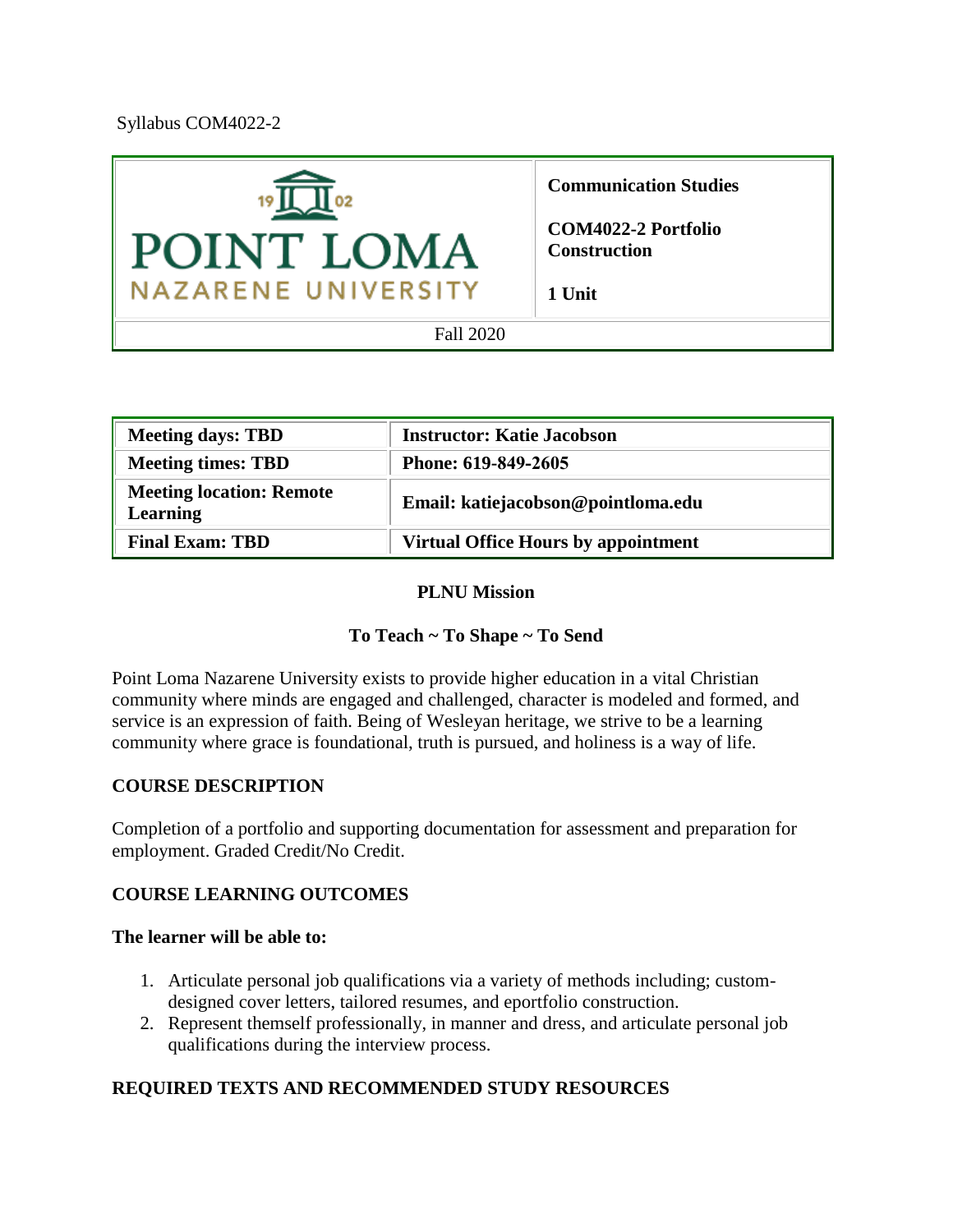**CableFax** - Provides news on up-to-the minute happenings involving cable and programming. <https://www.cablefax.com/>

**Cynopsis Media** - is the publisher of six free trade publications for the television, media, digital, and sports TV industries.<https://www.cynopsis.com/>

**Folio** - provides publishers with the strategies, news and emerging trends for audience engagement and revenue growth.<https://www.foliomag.com/>

**PRNews** - focuses on honing and growing PR and marketing professionals' skills in social media, crisis management, digital PR, measurement, employee relations, media training. <https://www.prnewsonline.com/>

## **COURSE CREDIT HOUR INFORMATION**

In the interest of providing sufficient time to accomplish the stated Course Learning Outcomes, this class meets the PLNU credit hour policy for a 1 unit class delivered over 15 weeks. Specific details about how the class meets the credit hour requirement can be provided upon request. (Based on 37.5 hours of student engagement per credit hour.)

| <b>Distribution of Student Learning Hours</b>         |                                  |  |
|-------------------------------------------------------|----------------------------------|--|
| Category                                              | <b>Time Expectation in Hours</b> |  |
| Reading, Research and Written Assignments             | 15                               |  |
| Consultations/Progress Reports                        |                                  |  |
| <b>Practice Interview and ePortfolio Construction</b> | 20                               |  |
| <b>Total Hours</b>                                    | 40                               |  |

### **COURSE ASSIGNMENTS**

**Online Discussions:** Participation in discussion board forums is intended to promote collaboration between participants. These online conversations will be based primarily on related assigned readings or requirements in the ePortfolio. As a guideline, plan to contribute at least two substantive posts during active discussions. A substantive post contains material related to the topic, and/or extends learning in a meaningful way. It is expected that you read all posts in each discussion board forum. **Discussions represent 15% of the overall course grade.**

**Assignments** are created throughout the course in order for you to submit rough drafts of the required items in the ePortfolio, receive feedback from me, and revise as necessary before submitting the final draft in Portfolium. **Assignments represent 15% of the overall course grade.**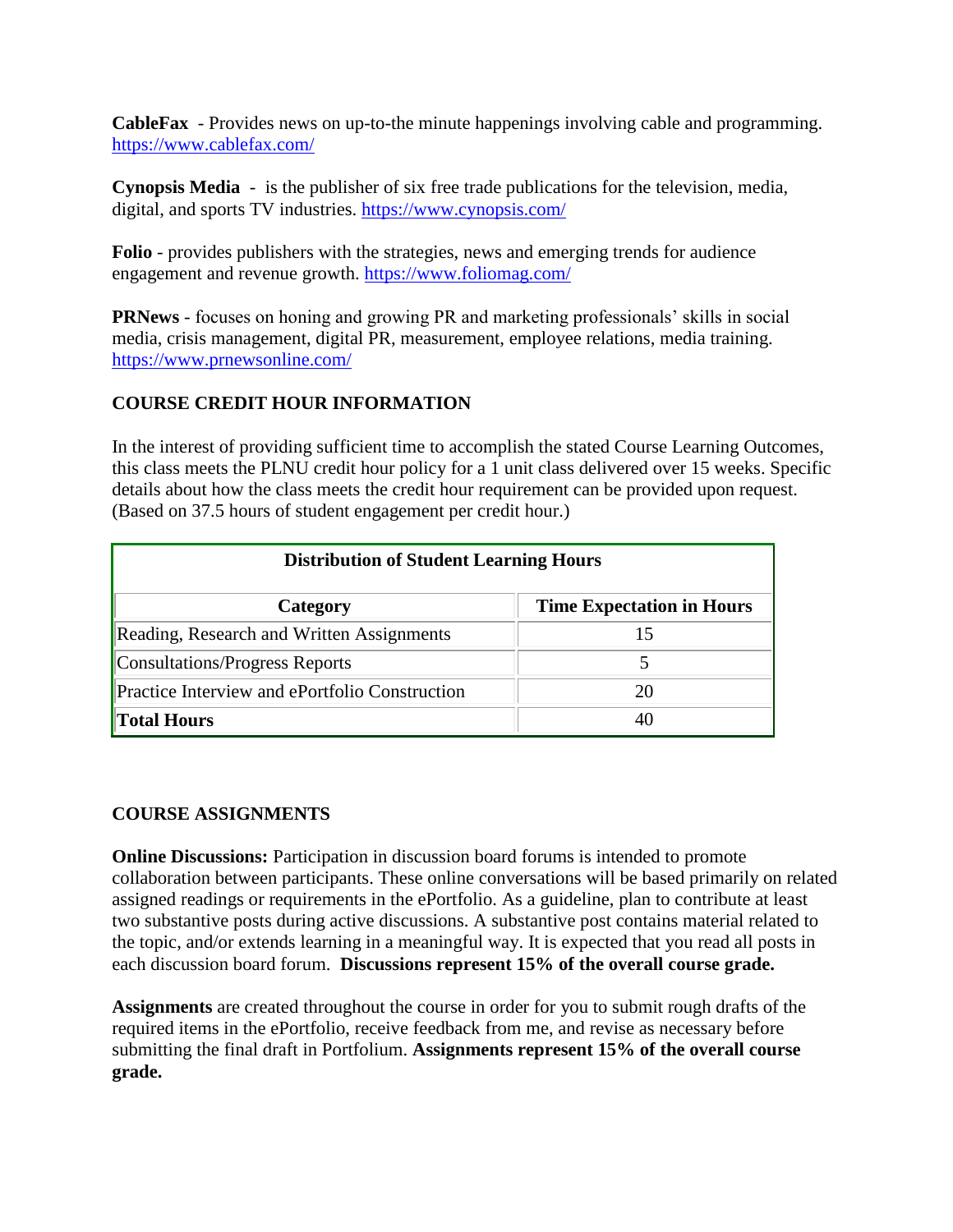**Consultations** are one-on-one meetings with your instructors as needed to provide you with personalized feedback and help during the construction of your ePortfolio. Consultations and the progress reports aligned to your work will help track your progress and give you an opportunity to reflect on your learning. **Consultations and Progress Reports represent 10% of the overall course grade.**

**The Final Project** includes a fully developed ePortfolio in Portfolium. **The Final Project represents 60% of the overall course grade.**

## **ASSESSMENT AND GRADING**

I will make every effort to provide feedback and grades on your assignments within 48 hours of submission.

The graded components in this course are weighted, however, your final grade in the course will be credit/no credit and you must earn 75% or better to receive credit.

Final grades will be posted within one week of the end of the class.

## **STATE AUTHORIZATION**

State authorization is a formal determination by a state that Point Loma Nazarene University is approved to conduct activities regulated by that state. In certain states outside California, Point Loma Nazarene University is not authorized to enroll online (distance education) students. If a student moves to another state after admission to the program and/or enrollment in an online course, continuation within the program and/or course will depend on whether Point Loma Nazarene University is authorized to offer distance education courses in that state. It is the student's responsibility to notify the institution of any change in his or her physical location. Refer to the map on [State Authorization](https://www.pointloma.edu/offices/office-institutional-effectiveness-research/disclosures) to view which states allow online (distance education) outside of California.

## **INCOMPLETES AND LATE ASSIGNMENTS**

All assignments are to be submitted/turned in by the due date indicated in Canvas. Incompletes will only be assigned in extremely unusual circumstances.

## **PLNU COPYRIGHT POLICY**

Point Loma Nazarene University, as a non-profit educational institution, is entitled by law to use materials protected by the US Copyright Act for classroom education. Any use of those materials outside the class may violate the law.

## **PLNU ACADEMIC HONESTY POLICY**

Students should demonstrate academic honesty by doing original work and by giving appropriate credit to the ideas of others. Academic dishonesty is the act of presenting information, ideas,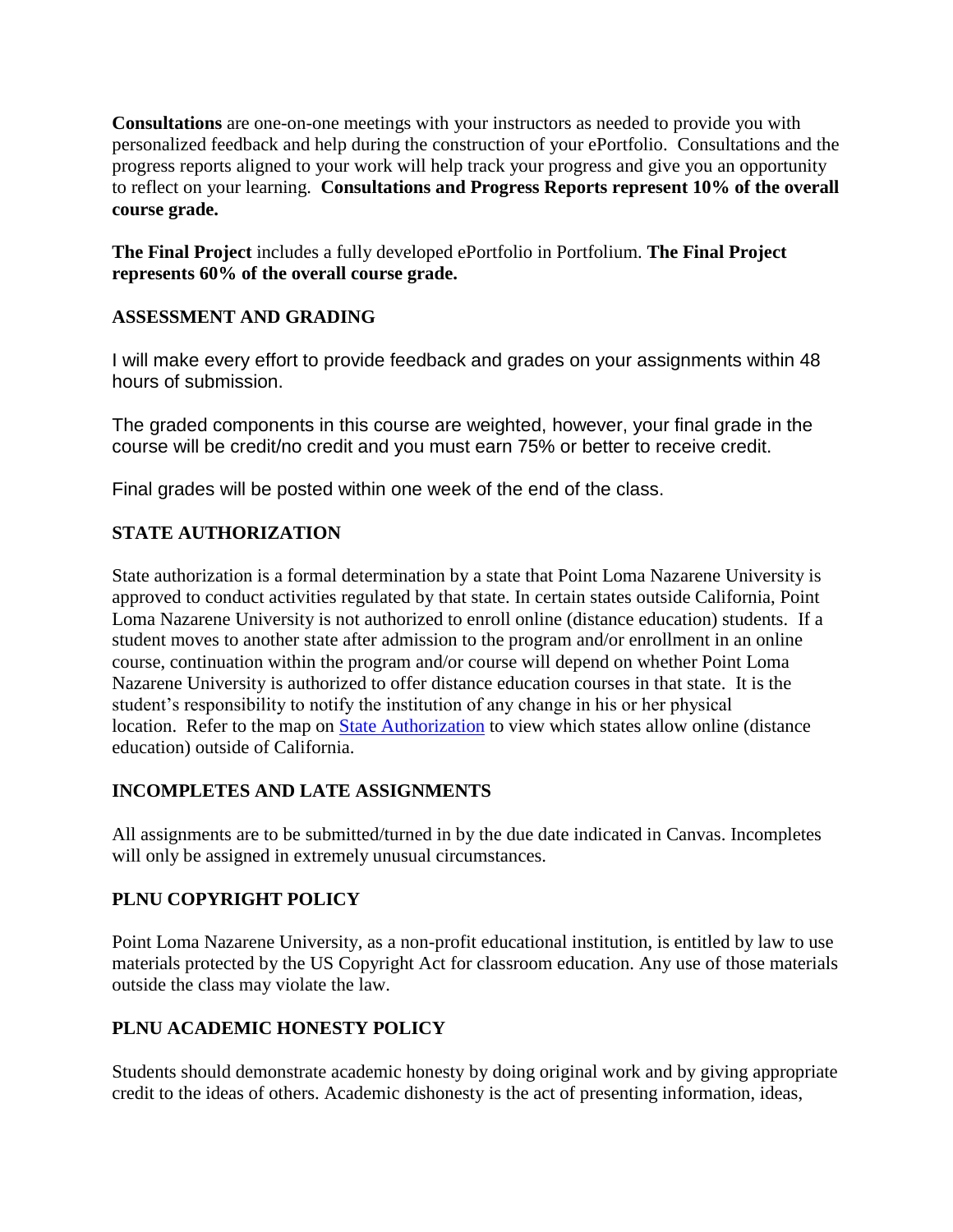and/or concepts as one's own when in reality they are the results of another person's creativity and effort. A faculty member who believes a situation involving academic dishonesty has been detected may assign a failing grade for that assignment or examination, or, depending on the seriousness of the offense, for the course. Faculty should follow and students may appeal using the procedure in the university Catalog. See [Academic Policies](http://catalog.pointloma.edu/content.php?catoid=18&navoid=1278) for definitions of kinds of academic dishonesty and for further policy information.

# **PLNU ACADEMIC ACCOMMODATIONS POLICY**

While all students are expected to meet the minimum standards for completion of this course as established by the instructor, students with disabilities may require academic adjustments, modifications or auxiliary aids/services. At Point Loma Nazarene University (PLNU), these students are requested to register with the Disability Resource Center (DRC), located in the Bond Academic Center. [\(DRC@pointloma.edu](mailto:DRC@pointloma.edu) or 619-849-2486). The DRC's policies and procedures for assisting such students in the development of an appropriate academic adjustment plan (AP) allows PLNU to comply with Section 504 of the Rehabilitation Act and the Americans with Disabilities Act. Section 504 (a) prohibits discrimination against students with special needs and guarantees all qualified students equal access to and benefits of PLNU programs and activities. After the student files the required documentation, the DRC, in conjunction with the student, will develop an AP to meet that student's specific learning needs. The DRC will thereafter email the student's AP to all faculty who teach courses in which the student is enrolled each semester. The AP must be implemented in all such courses.

If students do not wish to avail themselves of some or all of the elements of their AP in a particular course, it is the responsibility of those students to notify their professor in that course. PLNU highly recommends that DRC students speak with their professors during the first two weeks of each semester about the applicability of their AP in that particular course and/or if they do not desire to take advantage of some or all of the elements of their AP in that course.

## **PLNU ATTENDANCE AND PARTICIPATION POLICY**

Regular and punctual attendance at all synchronous class sessions is considered essential to optimum academic achievement. If the student is absent for more than 10 percent of class sessions (virtual or face-to-face), the faculty member will issue a written warning of deenrollment. If the absences exceed 20 percent, the student may be de-enrolled without notice until the university drop date or, after that date, receive the appropriate grade for their work and participation. In some courses, a portion of the credit hour content will be delivered asynchronously and attendance will be determined by submitting the assignments by the posted due dates. See [Academic Policies](http://catalog.pointloma.edu/content.php?catoid=18&navoid=1278) in the Undergraduate Academic Catalog. If absences exceed these limits but are due to university excused health issues, an exception will be granted.

## **Asynchronous Attendance/Participation Definition**

A day of attendance in asynchronous content is determined as contributing a substantive note, assignment, discussion, or submission by the posted due date. Failure to meet these standards will result in an absence for that day. Instructors will determine how many asynchronous attendance days are required each week.